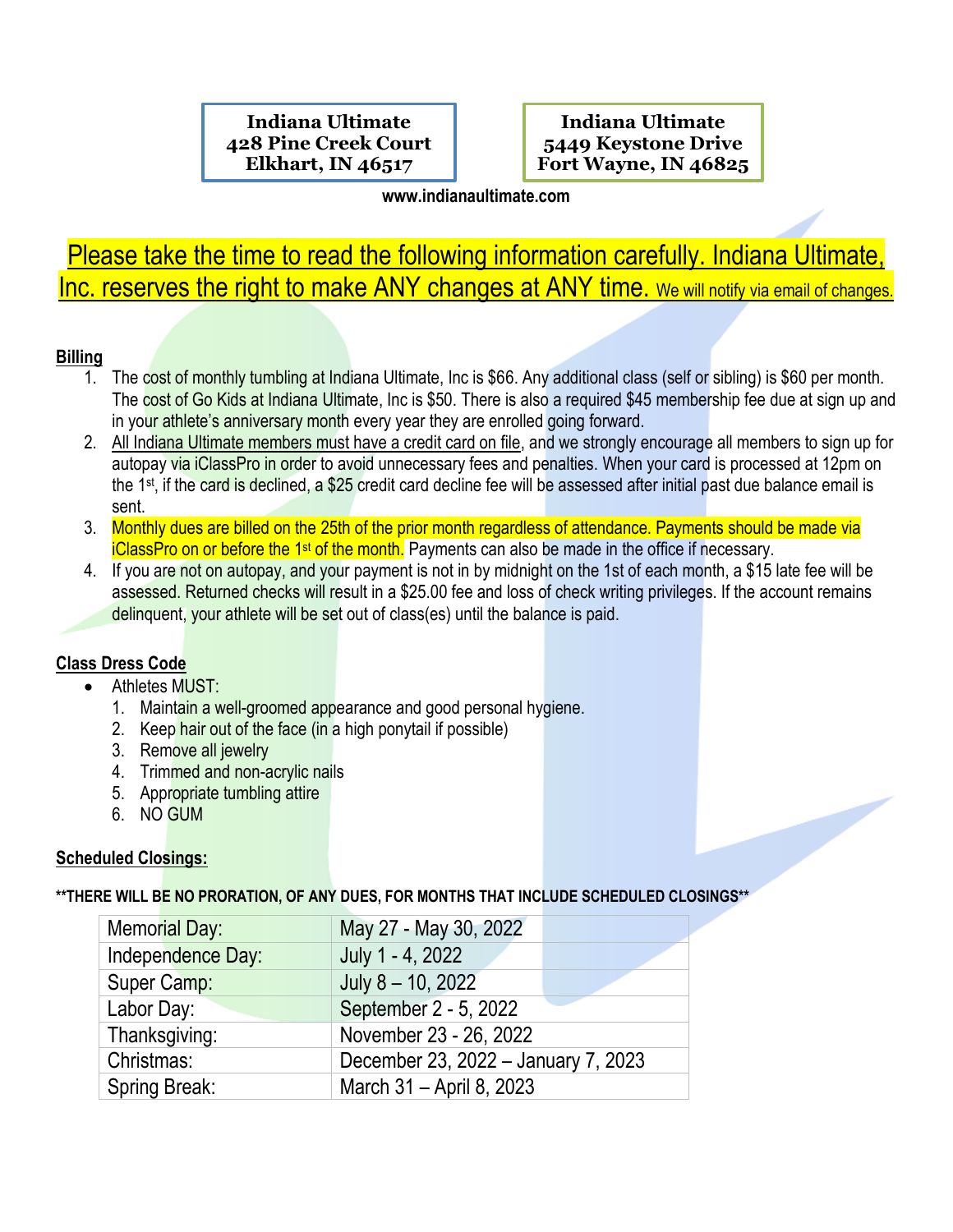|  |  |  | Please choose ONE Program: |
|--|--|--|----------------------------|
|--|--|--|----------------------------|

 $\square$  Monthly Tumbling

- □ School Cheer
- Go Kids



| <b>Athlete Information</b><br>Name: Name: Name: Name: Name: Name: Name: Name: Name: Name: Name: Name: Name: Name: Name: Name: Name: Name: Name: Name: Name: Name: Name: Name: Name: Name: Name: Name: Name: Name: Name: Name: Name: Name: Name: Name: Name:<br>DOB: Gender: F or M Grade: ______ | <b>Parent/Guardian Information</b><br>Cell Phone #1: _____________________________                                                                                                                                                   |
|--------------------------------------------------------------------------------------------------------------------------------------------------------------------------------------------------------------------------------------------------------------------------------------------------|--------------------------------------------------------------------------------------------------------------------------------------------------------------------------------------------------------------------------------------|
|                                                                                                                                                                                                                                                                                                  | <b>Medical Information</b><br>Please list any physical/psychological limitations, health conditions, injuries, or weakness that may affect the athlete's participation<br>and/or performance:                                        |
| Allergies:                                                                                                                                                                                                                                                                                       | All students must pay a \$45 yearly anniversary fee, apart from rec cheer, open gym & camp/clinics. If a rec cheer, open gym, or                                                                                                     |
| Medications (ALL):                                                                                                                                                                                                                                                                               | camp/clinic participant chooses to enroll in a tumble class, NinjaZone, private lesson or joins an IU cheer team, they will be required to                                                                                           |
|                                                                                                                                                                                                                                                                                                  | pay this annual gym membership fee at time of enrollment.                                                                                                                                                                            |
|                                                                                                                                                                                                                                                                                                  | Date: <u>with the same of the same of the same of the same of the same of the same of the same of the same of the same of the same of the same of the same of the same of the same of the same of the same of the same of the sa</u> |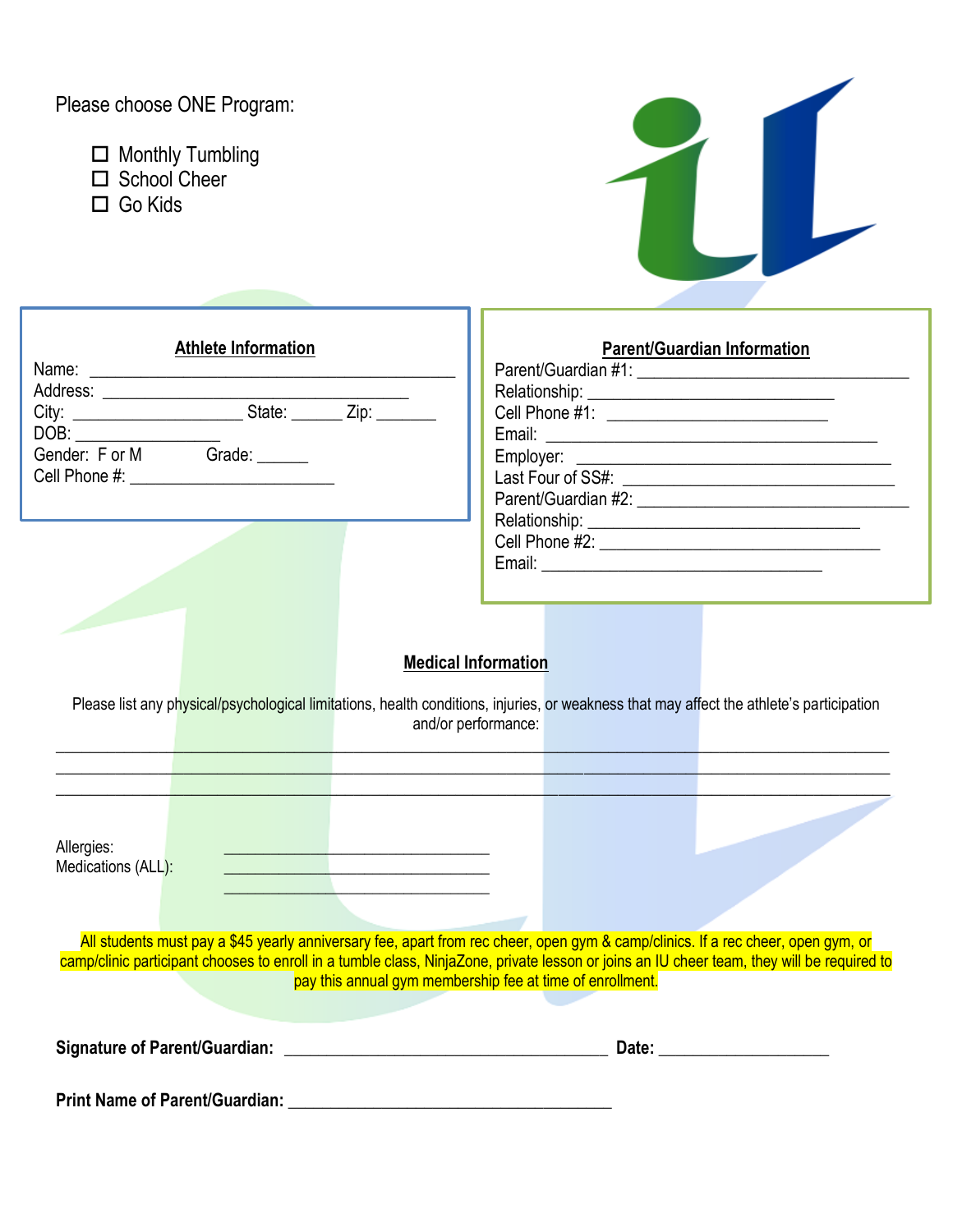## **Hold Harmless and Indemnity Agreement and Release**

- 1 As a parent or legal guardian of the participating person, I give my consent for him/her to participate in the Indiana Ultimate, Inc. All-Star and Tumbling program. I understand that training in any sport can be dangerous. With that being said, I also understand the risks that come along with the named sport. I also understand that participating in gymnastics, stunting, cheerleading, dance, strength training, sports training and related activities may result in unavoidable injuries due to the sport, heights, and motions involved. Injuries such as muscle strains, pulls, tears, bruises, dislocations, and broken bones are just a few small injuries that might occur more than once in the course of a season. Severe injuries, such as permanent paralysis or even death could occur as well. I am fully aware of the risks and possibility of injury involved.
- 1. As a parent or legal guardian, I agree to provide health insurance for the participant and pay any medical expenses incurred because of training, performing, or participating in activities of the Indiana Ultimate, Inc. All-Star program.
- 2. In consideration for allowing the named person to participate in the activities of Indiana Ultimate, Inc. All-Star program. I waive any or all rights or causes of action against Indiana Ultimate, Inc., its employees, shareholders, directors, owners, officers, coaching staff, and Indiana Ultimate All-Star cheerleaders/dancers for any injuries or death suffered to my child. I agree to hold Indiana Ultimate, Inc., its employees, shareholders, directors, owners, officers, coaching staff, and Indiana Ultimate All-Star cheerleaders/tumblers harmless against any such claim growing out of or resulting from any injury or death to the below named person in connection with the above named activity, and to indemnity reimburse and make good any loss, damage or cost that Indiana Ultimate, Inc. may have to pay if any litigation or claim arises from injuries or death including cost of court and attorney's fees.

| <b>Signature of Parent/Guardian:</b> |                                       |                            | Date: |  |
|--------------------------------------|---------------------------------------|----------------------------|-------|--|
|                                      | Print Name of Parent/Guardian: ______ |                            |       |  |
|                                      |                                       |                            |       |  |
|                                      |                                       |                            |       |  |
|                                      |                                       | <b>Financial Agreement</b> |       |  |

- 1. As a parent or legal guardian, I agree to pay all dues and monthly bills by the scheduled due date. I understand that if my bill is past due, then I will be charged a \$15 late fee. If my credit card fails, I also understand that there will be a \$25.00 fee, plus any late fees incurred, after the credit card failure. If in the event your account becomes 45 days delinquent, you may be turned over to collections and you will pay all related Attorney fees.
- 2. Remember this is a binding contract between Indiana Ultimate, Inc. and owners and the individual athlete/parent or guardian. The parent/guardian agrees to pay all expenses related to the Indiana Ultimate, Inc. for all services rendered for the 2020-2021 season. The parent also agrees to pay all account balances in full at the end of the season. The parent also agrees to pay, if any, all collection fees/attorney's fees and any interest fees that occurred during collecting unpaid balances.
- 3. The undersigned understands and agrees that if the undersigned fails to pay any amounts due to Indiana Ultimate, Inc. including but not limited to principal and accruing interests amounts (with interest on all amounts past due accruing at the greater of 1-1/2% per month or the highest rate allowed by applicable law), the undersigned agrees to pay Indiana Ultimate, Inc. all collection and any litigation, including attorney's fees and court costs incurred by Indiana Ultimate, Inc. to recover such amounts.

| <b>Signature of Parent/Guardian:</b> | Date |
|--------------------------------------|------|
|                                      |      |

**Print Name of Parent/Guardian: \_\_\_\_\_\_\_\_\_\_\_\_\_\_\_\_\_\_\_\_\_\_\_\_\_\_\_\_\_\_\_\_\_\_\_\_\_\_**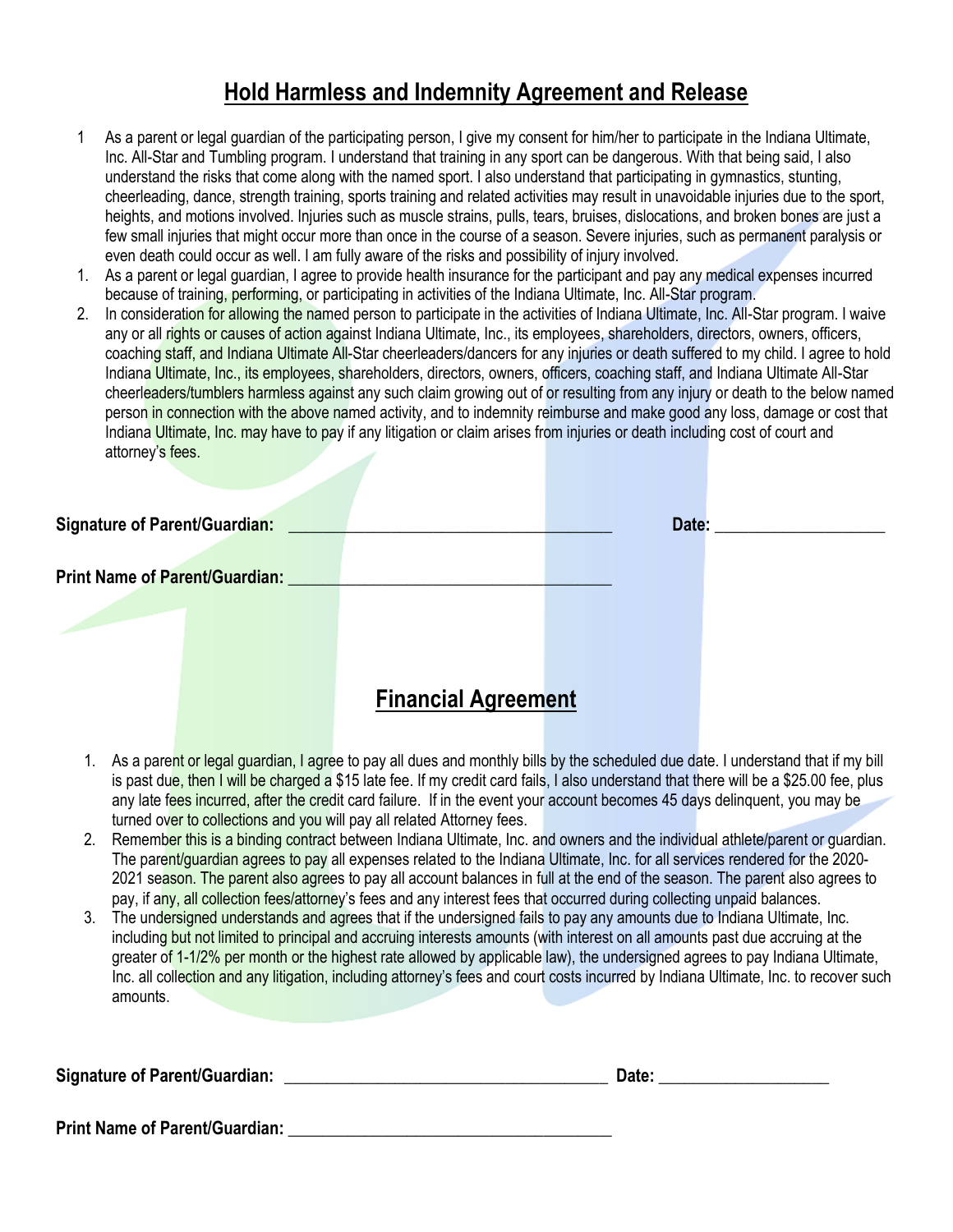# **Photo Release**

As a parent or legal guardian of the participating person, I give my consent for Indiana Ultimate, Inc to use images of participant in print publications, online publications, presentations, websites and social media.

| Signature of Parent/Guardian: ___     | Date:                                          |  |
|---------------------------------------|------------------------------------------------|--|
| <b>Print Name of Parent/Guardian:</b> |                                                |  |
|                                       |                                                |  |
|                                       |                                                |  |
|                                       |                                                |  |
|                                       |                                                |  |
|                                       | <b>Parent Information Page Acknowledgement</b> |  |

My signature below indicates that I have reviewed the contents of the Indiana Ultimate Parent Information Page. I am aware that a copy of the parent handbook can be obtained at any time by asking any staff member of Indiana Ultimate, Inc. I accept responsibility for adhering to the expectations, policies and procedures outlined in the handbook.

| Signature of Parent/Guardian:     | Date: |  |
|-----------------------------------|-------|--|
| Print Name of Parent/Guardian: __ |       |  |
|                                   |       |  |
|                                   |       |  |
|                                   |       |  |
|                                   |       |  |
|                                   |       |  |
|                                   |       |  |